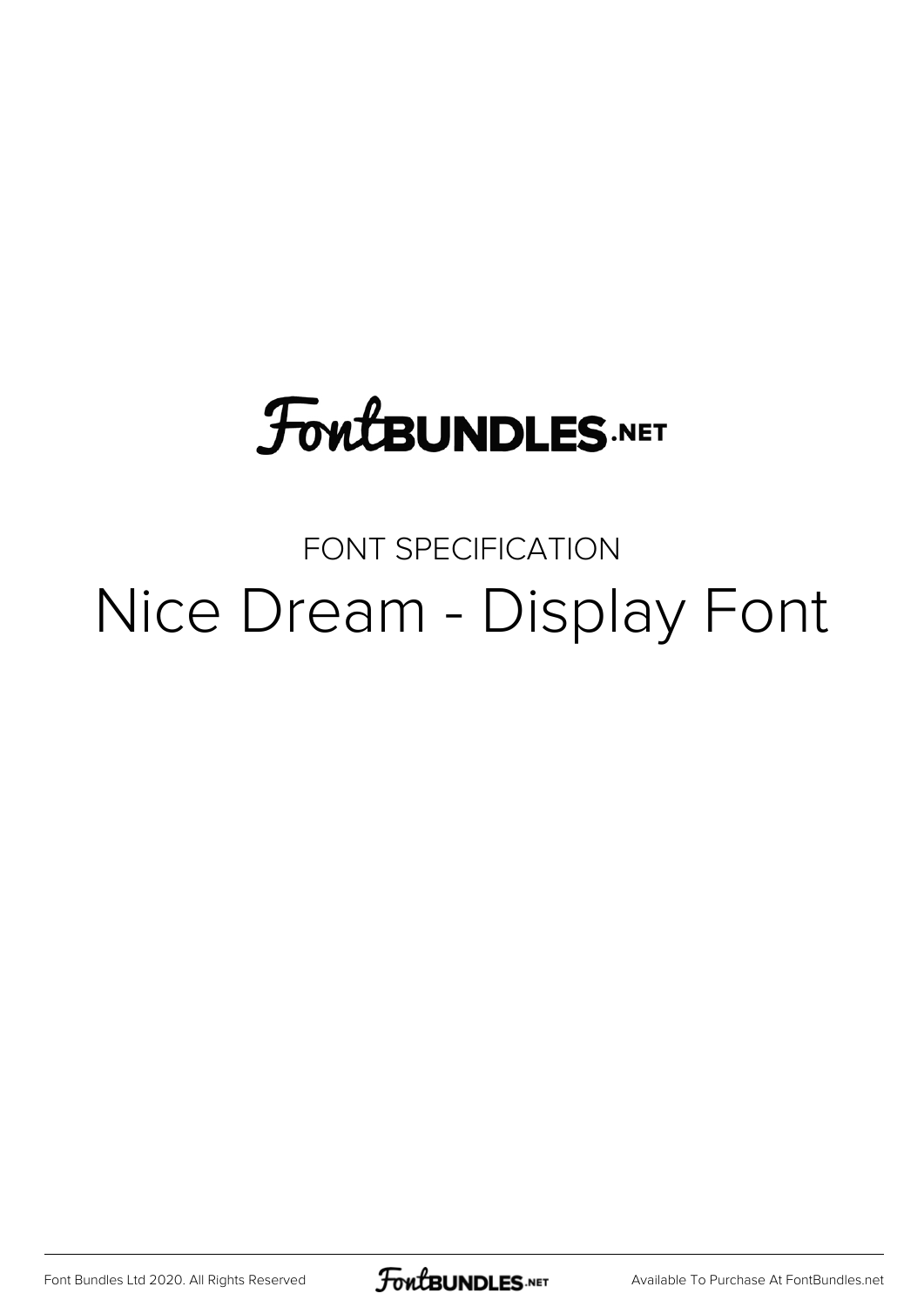### Nice Dream - Regular

**Uppercase Characters** 

## **ABCDEFGHIJKLMNOPORSTUVWXY**  $\overline{2}$

Lowercase Characters

### **ABCDEFGHIJKLMNOPORSTUVWXY**

 $\overline{z}$ 

**Numbers** 

#### 0123456789





All Other Glyphs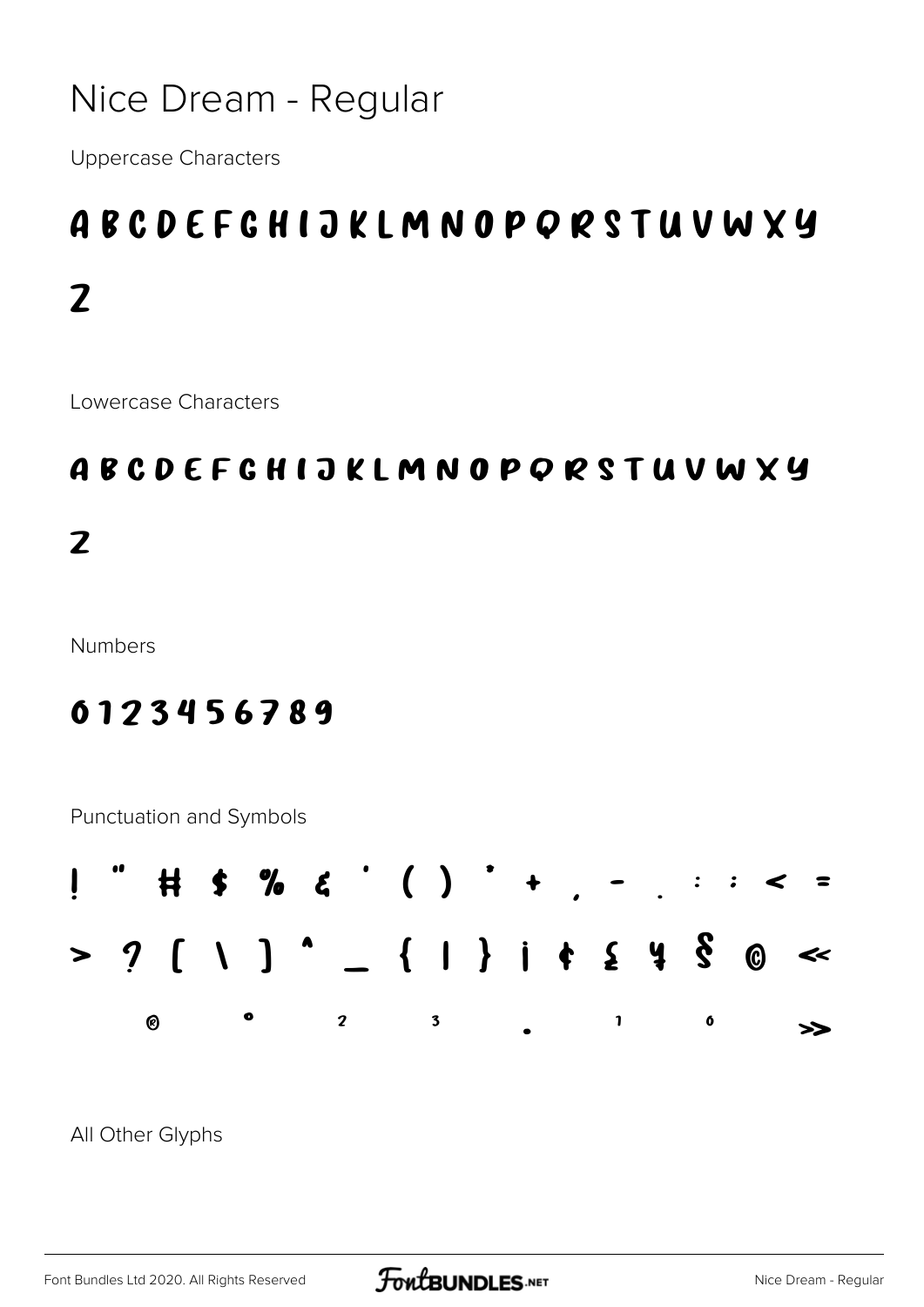|  |  |  | $\dot{A}$ $\dot{A}$ $\ddot{A}$ $\ddot{A}$ $\ddot{A}$ $\ddot{A}$ $\ddot{C}$ $\ddot{C}$                                                                                                                                                                                                                                                |   |
|--|--|--|--------------------------------------------------------------------------------------------------------------------------------------------------------------------------------------------------------------------------------------------------------------------------------------------------------------------------------------|---|
|  |  |  | $\label{eq:2} \begin{array}{cccccccccccccc} \acute{c} & \hat{c} & \hat{c} & \acute{c} & \acute{d} & \acute{d} & \acute{d} & \acute{d} & \acute{d} & \acute{d} & \acute{d} & \acute{d} & \acute{d} & \acute{d} & \acute{d} & \acute{d} & \acute{d} & \end{array}$                                                                     |   |
|  |  |  | $\dot{0}$ $\dot{0}$ $\ddot{0}$ $\ddot{0}$ $\times$ $\dot{g}$ $\dot{u}$ $\dot{u}$                                                                                                                                                                                                                                                     |   |
|  |  |  | $\hat{u}$ $\ddot{u}$ $\dot{y}$ $p$ $g$ $\dot{a}$ $\dot{a}$ $\ddot{a}$ $\ddot{a}$                                                                                                                                                                                                                                                     |   |
|  |  |  | $\ddot{A}$ $\ddot{A}$ $\bf{A}$ $\bf{E}$ $\bf{\dot{\xi}}$ $\dot{\bf{\dot{\xi}}}$ $\bf{\dot{\xi}}$ $\bf{\dot{\xi}}$ $\bf{\dot{\xi}}$ $\bf{\dot{\xi}}$                                                                                                                                                                                  |   |
|  |  |  | $\mathbf{i}$ $\mathbf{j}$ $\mathbf{k}$ $\mathbf{j}$ $\mathbf{r}$ $\mathbf{r}$ $\mathbf{r}$ $\mathbf{r}$ $\mathbf{r}$ $\mathbf{r}$ $\mathbf{r}$ $\mathbf{r}$ $\mathbf{r}$ $\mathbf{r}$ $\mathbf{r}$ $\mathbf{r}$ $\mathbf{r}$ $\mathbf{r}$ $\mathbf{r}$ $\mathbf{r}$ $\mathbf{r}$ $\mathbf{r}$ $\mathbf{r}$ $\mathbf{r}$ $\mathbf{r}$ |   |
|  |  |  | Ö ÷ Ø Ù Ú Û Ü Ÿ                                                                                                                                                                                                                                                                                                                      | Þ |